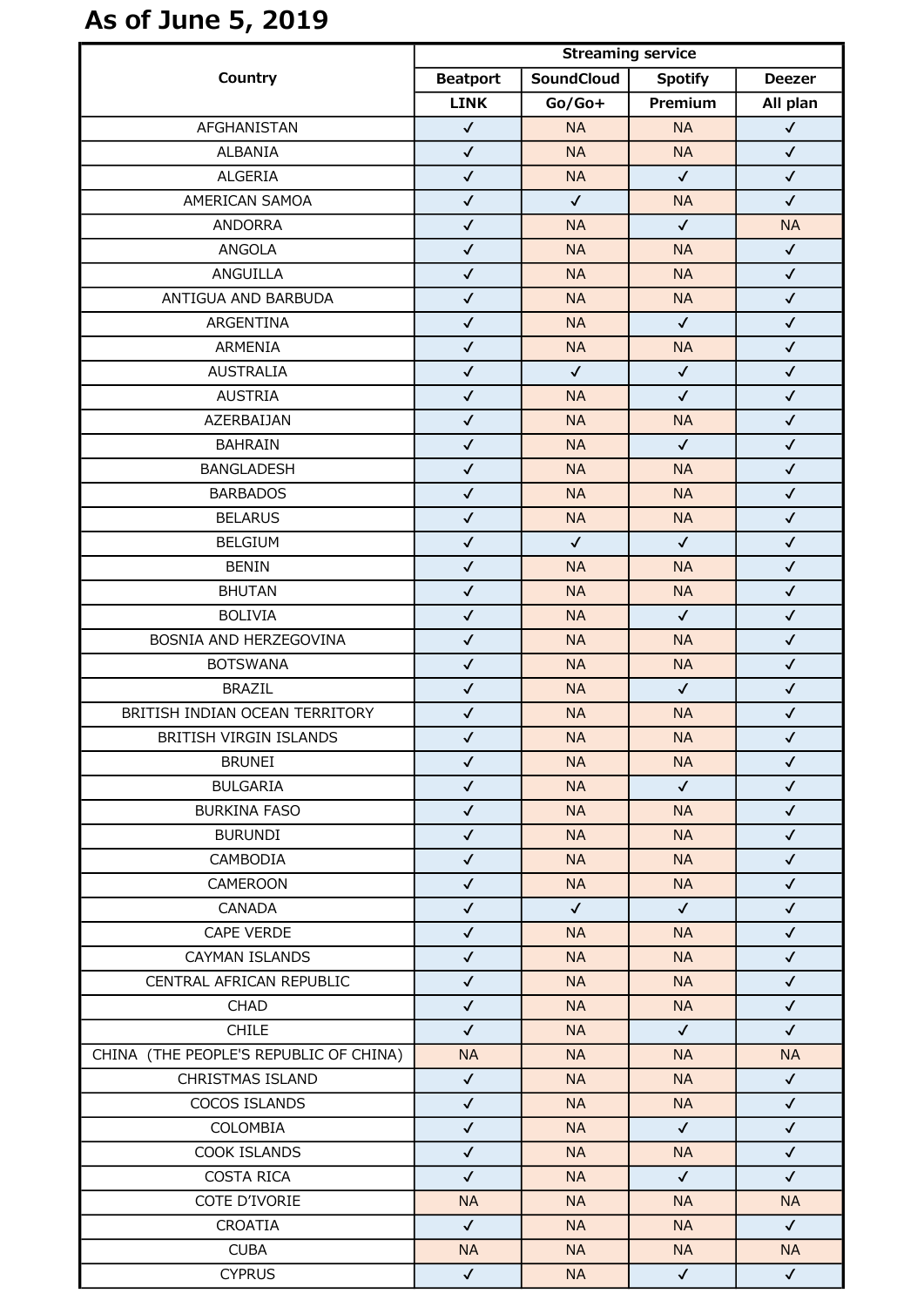| <b>CZECH REPUBLIC</b>            | $\checkmark$                 | <b>NA</b>                 | $\checkmark$                 | $\checkmark$ |
|----------------------------------|------------------------------|---------------------------|------------------------------|--------------|
| DEMOCRATIC REPUBLIC OF THE CONGO | $\checkmark$                 | <b>NA</b>                 | <b>NA</b>                    | $\checkmark$ |
| <b>DENMARK</b>                   | $\checkmark$                 | <b>NA</b>                 | $\checkmark$                 | $\checkmark$ |
| <b>DJIBOUTI</b>                  | $\checkmark$                 | <b>NA</b>                 | <b>NA</b>                    | $\checkmark$ |
| DOMINICAN REPUBLIC               | $\checkmark$                 | <b>NA</b>                 | $\checkmark$                 | $\checkmark$ |
| <b>EAST TIMOR</b>                | $\checkmark$                 | <b>NA</b>                 | <b>NA</b>                    | $\checkmark$ |
| <b>ECUADOR</b>                   | $\checkmark$                 | <b>NA</b>                 | $\checkmark$                 | $\checkmark$ |
| <b>EGYPT</b>                     | $\checkmark$                 | <b>NA</b>                 | $\checkmark$                 | $\checkmark$ |
| EL SALVADOR                      | $\checkmark$                 | <b>NA</b>                 | $\checkmark$                 | $\checkmark$ |
| EQUATORIAL GUINEA                | $\checkmark$                 | <b>NA</b>                 | <b>NA</b>                    | $\checkmark$ |
| ERITREA                          | $\checkmark$                 | <b>NA</b>                 | <b>NA</b>                    | $\checkmark$ |
| <b>ESTONIA</b>                   | $\checkmark$                 | <b>NA</b>                 | $\checkmark$                 | $\checkmark$ |
| <b>ETHIOPIA</b>                  | $\checkmark$                 | <b>NA</b>                 | <b>NA</b>                    | $\checkmark$ |
| FEDERATED STATES OF MICRONESIA   | $\checkmark$                 | <b>NA</b>                 | <b>NA</b>                    | $\checkmark$ |
| FIJI                             | $\checkmark$                 | <b>NA</b>                 | <b>NA</b>                    | $\checkmark$ |
| <b>FINLAND</b>                   | $\checkmark$                 | <b>NA</b>                 | $\sqrt{2}$                   | $\checkmark$ |
| <b>FRANCE</b>                    | $\checkmark$                 | $\checkmark$              | $\checkmark$                 | $\checkmark$ |
| <b>GABON</b>                     | $\checkmark$                 | <b>NA</b>                 | <b>NA</b>                    | $\checkmark$ |
| <b>GAMBIA</b>                    | $\checkmark$                 | <b>NA</b>                 | <b>NA</b>                    | $\checkmark$ |
| <b>GEORGIA</b>                   | $\checkmark$                 | <b>NA</b>                 | <b>NA</b>                    | $\checkmark$ |
| <b>GERMANY</b>                   | $\checkmark$                 | $\checkmark$              | $\checkmark$                 | $\checkmark$ |
| <b>GHANA</b>                     | $\checkmark$                 | <b>NA</b>                 | <b>NA</b>                    | $\checkmark$ |
| <b>GREECE</b>                    | $\checkmark$                 | <b>NA</b>                 | $\checkmark$                 | $\checkmark$ |
| <b>GRENADA</b>                   | $\checkmark$                 | <b>NA</b>                 | <b>NA</b>                    | $\checkmark$ |
| <b>GUADELOUPE</b>                | $\checkmark$                 | $\checkmark$              | <b>NA</b>                    | <b>NA</b>    |
| <b>GUAM</b>                      |                              |                           |                              | <b>NA</b>    |
| <b>GUATEMALA</b>                 | $\checkmark$<br>$\checkmark$ | $\checkmark$<br><b>NA</b> | <b>NA</b><br>$\checkmark$    | $\checkmark$ |
| <b>GUERNSEY</b>                  | $\checkmark$                 | $\checkmark$              | <b>NA</b>                    | <b>NA</b>    |
| <b>GUINEA</b>                    | $\checkmark$                 | <b>NA</b>                 | <b>NA</b>                    | $\checkmark$ |
| GUINEA-BISSAU                    | $\checkmark$                 |                           |                              | $\checkmark$ |
|                                  |                              | <b>NA</b>                 | <b>NA</b>                    |              |
| <b>HONDURAS</b>                  | $\checkmark$                 | <b>NA</b>                 | $\checkmark$<br>$\checkmark$ | $\checkmark$ |
| <b>HONG KONG</b>                 | $\checkmark$                 | <b>NA</b>                 |                              | <b>NA</b>    |
| <b>HUNGARY</b>                   | $\checkmark$                 | <b>NA</b>                 | $\checkmark$                 | $\checkmark$ |
| ICELAND                          | $\checkmark$                 | <b>NA</b>                 | $\checkmark$                 | $\checkmark$ |
| <b>INDIA</b>                     | $\checkmark$                 | <b>NA</b>                 | $\checkmark$                 | <b>NA</b>    |
| INDONESIA                        | $\checkmark$                 | <b>NA</b>                 | $\checkmark$                 | $\checkmark$ |
| <b>IRAN</b>                      | <b>NA</b>                    | <b>NA</b>                 | <b>NA</b>                    | <b>NA</b>    |
| IRAQ                             | $\checkmark$                 | <b>NA</b>                 | <b>NA</b>                    | $\checkmark$ |
| IRELAND                          | $\checkmark$                 | $\checkmark$              | $\checkmark$                 | $\checkmark$ |
| <b>ISLE OF MAN</b>               | $\checkmark$                 | $\checkmark$              | <b>NA</b>                    | <b>NA</b>    |
| <b>ISRAEL</b>                    | $\checkmark$                 | <b>NA</b>                 | $\checkmark$                 | $\checkmark$ |
| <b>ITALIA</b>                    | $\checkmark$                 | $\checkmark$              | $\checkmark$                 | $\checkmark$ |
| <b>JAMAICA</b>                   | $\checkmark$                 | <b>NA</b>                 | <b>NA</b>                    | $\checkmark$ |
| <b>JAPAN</b>                     | $\checkmark$                 | <b>NA</b>                 | $\checkmark$                 | $\checkmark$ |
| <b>JERSEY</b>                    | $\checkmark$                 | $\checkmark$              | <b>NA</b>                    | <b>NA</b>    |
| <b>JORDAN</b>                    | $\checkmark$                 | <b>NA</b>                 | $\checkmark$                 | $\checkmark$ |
| KAZAKHSTAN                       | $\checkmark$                 | <b>NA</b>                 | <b>NA</b>                    | $\checkmark$ |
| <b>KENYA</b>                     | $\checkmark$                 | <b>NA</b>                 | <b>NA</b>                    | $\checkmark$ |
| KIRIBATI                         | $\checkmark$                 | <b>NA</b>                 | <b>NA</b>                    | $\checkmark$ |
| KOREA (THE REPUBLIC OF KOREA)    | $\checkmark$                 | <b>NA</b>                 | <b>NA</b>                    | <b>NA</b>    |
| KUWAIT                           | $\checkmark$                 | <b>NA</b>                 | $\checkmark$                 | $\checkmark$ |
| KYRGYZSTAN                       | $\checkmark$                 | <b>NA</b>                 | <b>NA</b>                    | $\checkmark$ |
| LAOS                             | $\checkmark$                 | NA                        | <b>NA</b>                    | $\checkmark$ |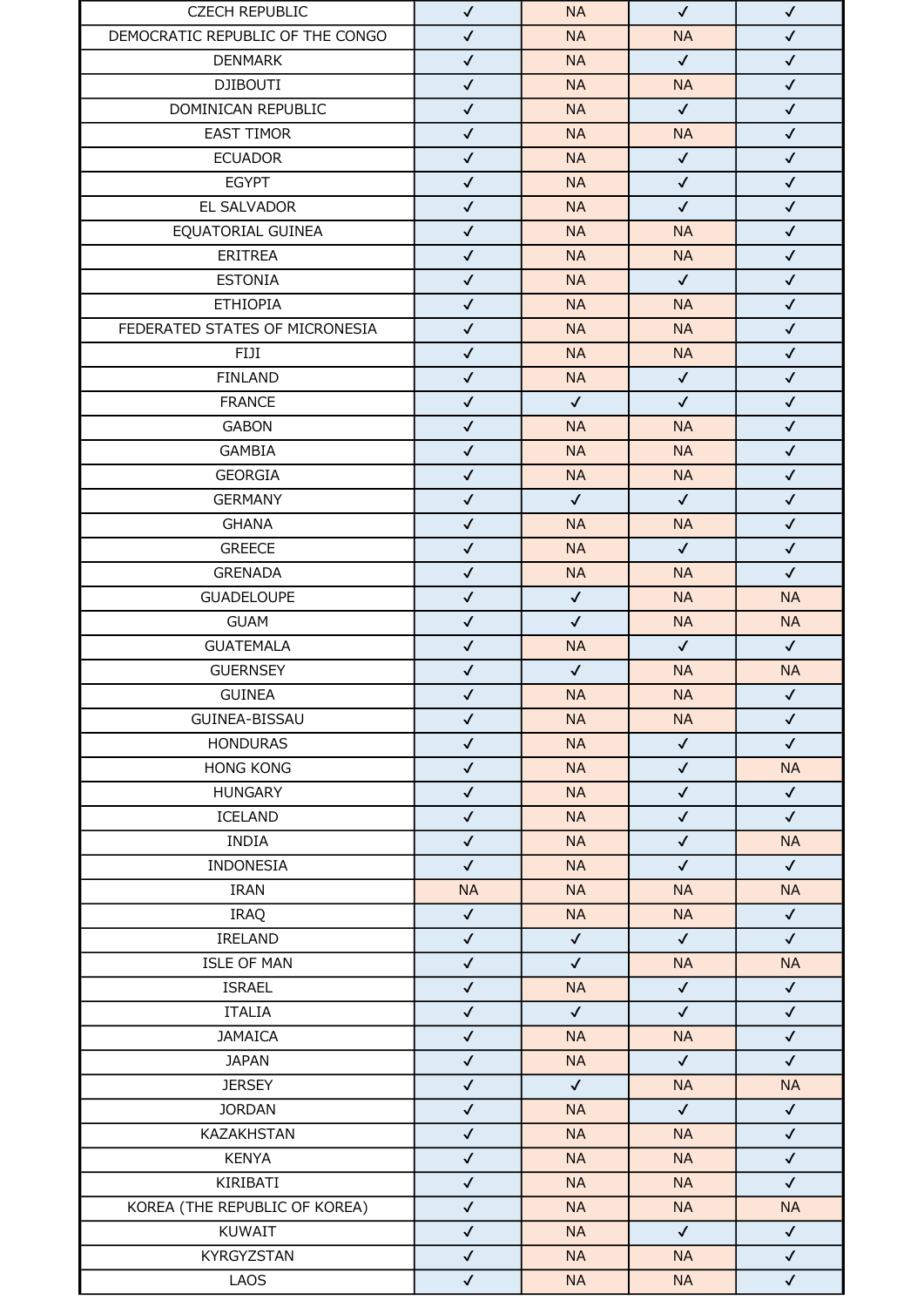| LATVIA               | $\checkmark$ | <b>NA</b>              | $\checkmark$ | $\checkmark$ |
|----------------------|--------------|------------------------|--------------|--------------|
| <b>LEBANON</b>       | $\checkmark$ | <b>NA</b>              | $\checkmark$ | $\checkmark$ |
| <b>LESOTHO</b>       | $\checkmark$ | <b>NA</b>              | <b>NA</b>    | $\checkmark$ |
| LIBERIA              | $\checkmark$ | <b>NA</b>              | <b>NA</b>    | $\checkmark$ |
| LIBYA                | <b>NA</b>    | <b>NA</b>              | <b>NA</b>    | $\checkmark$ |
| <b>LIECHTENSTEIN</b> | $\checkmark$ | <b>NA</b>              | $\checkmark$ | <b>NA</b>    |
| LITHUANIA            | $\checkmark$ | <b>NA</b>              | $\checkmark$ | $\checkmark$ |
| <b>LUXEMBOURG</b>    | $\checkmark$ | <b>NA</b>              | $\checkmark$ | $\checkmark$ |
| MACEDONIA            | $\checkmark$ | <b>NA</b>              | <b>NA</b>    | $\checkmark$ |
| MADAGASCAR           | $\checkmark$ | <b>NA</b>              | <b>NA</b>    | $\checkmark$ |
| MALAWI               | $\checkmark$ | <b>NA</b>              | <b>NA</b>    | $\checkmark$ |
| MALAYSIA             | $\checkmark$ | <b>NA</b>              | $\checkmark$ | $\checkmark$ |
| MALDIVES             | $\checkmark$ | <b>NA</b>              | <b>NA</b>    | $\checkmark$ |
| MALI                 | $\checkmark$ | <b>NA</b>              | <b>NA</b>    | $\checkmark$ |
| <b>MALTA</b>         | $\checkmark$ | <b>NA</b>              | $\checkmark$ | $\checkmark$ |
| MARSHALL ISLANDS     | $\checkmark$ | <b>NA</b>              | <b>NA</b>    | $\checkmark$ |
| MARTINIQUE           | $\checkmark$ | $\checkmark$           | <b>NA</b>    | <b>NA</b>    |
| MAURITANIA           | $\checkmark$ | <b>NA</b>              | <b>NA</b>    | $\checkmark$ |
| <b>MAURITIUS</b>     | $\checkmark$ | <b>NA</b>              | <b>NA</b>    | $\checkmark$ |
| MEXICO               | $\checkmark$ | <b>NA</b>              | $\checkmark$ | $\checkmark$ |
| <b>MOLDOVA</b>       | $\checkmark$ | <b>NA</b>              | <b>NA</b>    | $\checkmark$ |
| MONACO               | $\checkmark$ | <b>NA</b>              | $\checkmark$ | <b>NA</b>    |
| MONGOLIA             | $\checkmark$ | <b>NA</b>              | <b>NA</b>    | $\checkmark$ |
| MONTENEGRO           | $\checkmark$ | <b>NA</b>              | <b>NA</b>    | $\checkmark$ |
| <b>MONTSERRAT</b>    | $\checkmark$ | <b>NA</b>              | <b>NA</b>    | $\checkmark$ |
| <b>MOROCCO</b>       | $\checkmark$ | <b>NA</b>              | $\checkmark$ | $\checkmark$ |
| MOZAMBIQUE           | $\checkmark$ | <b>NA</b>              | <b>NA</b>    | $\checkmark$ |
| <b>MYANMAR</b>       | <b>NA</b>    | <b>NA</b>              | <b>NA</b>    | <b>NA</b>    |
| NAMIBIA              | $\checkmark$ | <b>NA</b>              | <b>NA</b>    | $\checkmark$ |
| <b>NAURU</b>         | $\checkmark$ | <b>NA</b>              | <b>NA</b>    | $\checkmark$ |
| <b>NEPAL</b>         | $\checkmark$ | <b>NA</b>              | <b>NA</b>    | $\checkmark$ |
| <b>NETHERLANDS</b>   | $\checkmark$ | $\checkmark$           | $\checkmark$ | $\checkmark$ |
| <b>NEW ZEALAND</b>   | $\checkmark$ | $\checkmark$           | $\checkmark$ | $\checkmark$ |
| NICARAGUA            | $\checkmark$ | <b>NA</b>              | $\checkmark$ | $\checkmark$ |
| NIGER                | $\checkmark$ | <b>NA</b>              | <b>NA</b>    | $\checkmark$ |
| <b>NIGERIA</b>       | $\checkmark$ | <b>NA</b>              | <b>NA</b>    | $\checkmark$ |
| <b>NIUE</b>          | $\checkmark$ |                        | <b>NA</b>    | $\checkmark$ |
| NORFOLK ISLAND       | $\checkmark$ | <b>NA</b><br><b>NA</b> | <b>NA</b>    | $\checkmark$ |
|                      |              |                        |              |              |
| NORTH KOREA          | <b>NA</b>    | <b>NA</b>              | <b>NA</b>    | <b>NA</b>    |
| NORTHERN MARIANAS    | $\checkmark$ | $\checkmark$           | <b>NA</b>    | <b>NA</b>    |
| <b>NORWAY</b>        | $\checkmark$ | <b>NA</b>              | $\checkmark$ | $\checkmark$ |
| <b>OMAN</b>          | $\checkmark$ | <b>NA</b>              | $\checkmark$ | $\checkmark$ |
| PAKISTAN             | $\checkmark$ | <b>NA</b>              | <b>NA</b>    | $\checkmark$ |
| PALAU                | $\checkmark$ | <b>NA</b>              | <b>NA</b>    | $\checkmark$ |
| PALESTINE            | $\checkmark$ | <b>NA</b>              | $\checkmark$ | <b>NA</b>    |
| PANAMA               | $\checkmark$ | <b>NA</b>              | $\checkmark$ | $\checkmark$ |
| PAPUA NEW GUINEA     | $\checkmark$ | <b>NA</b>              | <b>NA</b>    | $\checkmark$ |
| PARAGUAY             | $\checkmark$ | <b>NA</b>              | $\checkmark$ | $\checkmark$ |
| PERU                 | $\checkmark$ | <b>NA</b>              | $\checkmark$ | $\checkmark$ |
| PHILIPPINES          | $\checkmark$ | <b>NA</b>              | $\checkmark$ | $\checkmark$ |
| PITCAIRN ISLANDS     | $\checkmark$ | <b>NA</b>              | <b>NA</b>    | $\checkmark$ |
| <b>POLAND</b>        | $\checkmark$ | <b>NA</b>              | $\checkmark$ | $\checkmark$ |
| PORTUGAL             | $\checkmark$ | $\checkmark$           | $\checkmark$ | $\checkmark$ |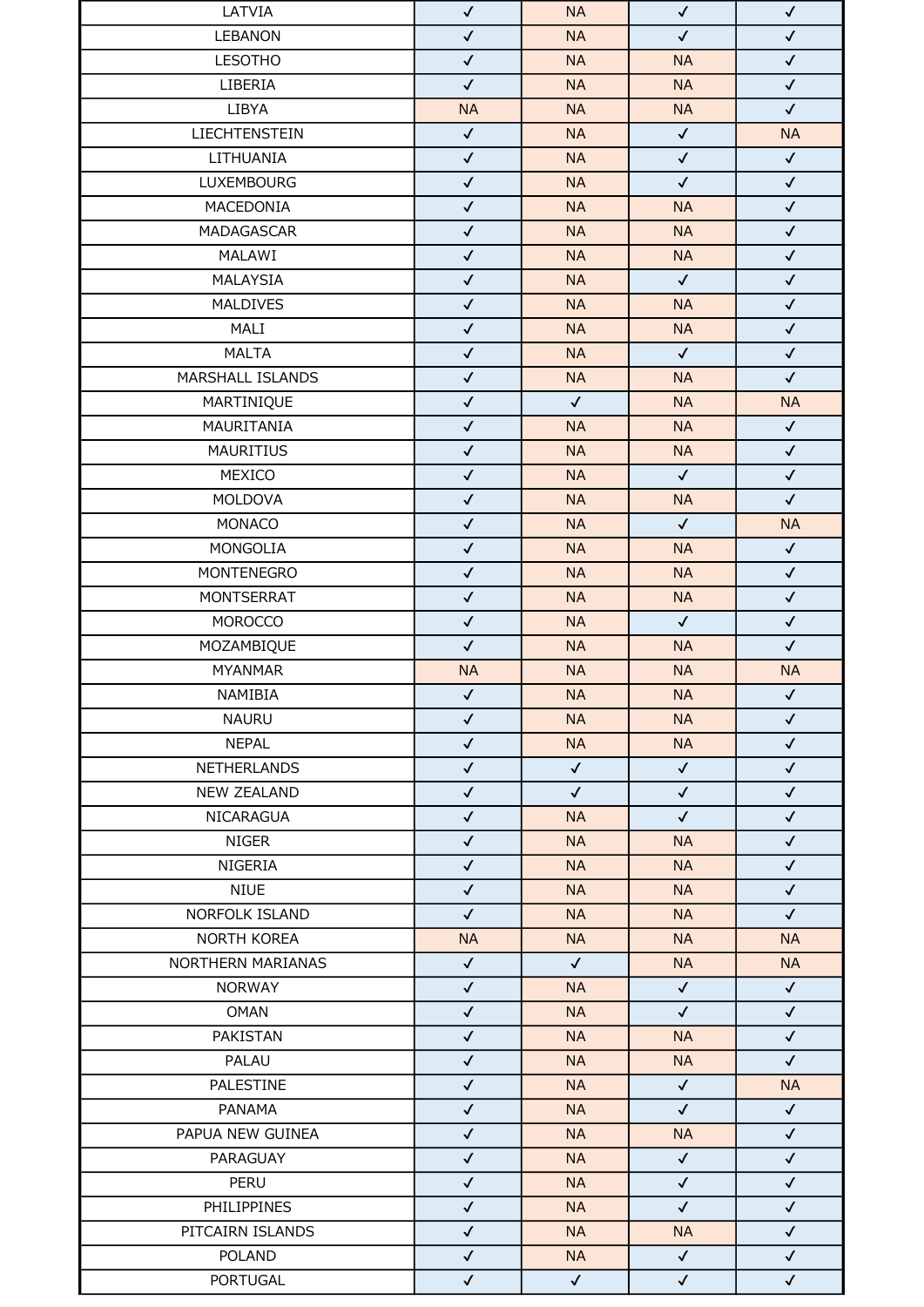| PUERTO RICO                      | $\checkmark$ | $\checkmark$ | <b>NA</b>    | <b>NA</b>    |
|----------------------------------|--------------|--------------|--------------|--------------|
| QATAR                            | $\checkmark$ | <b>NA</b>    | $\checkmark$ | $\checkmark$ |
| <b>REUNION</b>                   | $\checkmark$ | $\checkmark$ | <b>NA</b>    | <b>NA</b>    |
| <b>ROMANIA</b>                   | $\checkmark$ | <b>NA</b>    | $\checkmark$ | $\checkmark$ |
| RUSSIAN FEDERATION               | $\checkmark$ | <b>NA</b>    | <b>NA</b>    | $\checkmark$ |
| <b>RWANDA</b>                    | $\checkmark$ | <b>NA</b>    | <b>NA</b>    | $\checkmark$ |
| SAINT KITTS AND NEVIS            | $\checkmark$ | <b>NA</b>    | <b>NA</b>    | $\checkmark$ |
| <b>SAINT LUCIA</b>               | $\checkmark$ | <b>NA</b>    | <b>NA</b>    | $\checkmark$ |
| SAINT VINCENT AND THE GRENADINES | $\checkmark$ | <b>NA</b>    | <b>NA</b>    | $\checkmark$ |
| SÃO TOMÉ AND PRÍNCIPE            | $\checkmark$ | <b>NA</b>    | <b>NA</b>    | $\checkmark$ |
| SAUDI ARABIA                     | $\checkmark$ | <b>NA</b>    | $\checkmark$ | $\checkmark$ |
| <b>SENEGAL</b>                   | $\checkmark$ | <b>NA</b>    | <b>NA</b>    | $\checkmark$ |
| <b>SERBIA</b>                    | $\checkmark$ | <b>NA</b>    | <b>NA</b>    | $\checkmark$ |
| <b>SEYCHELLES</b>                | $\checkmark$ | <b>NA</b>    | <b>NA</b>    | $\checkmark$ |
| SIERRA LEONE                     | $\checkmark$ | <b>NA</b>    | <b>NA</b>    | $\checkmark$ |
| SINGAPORE                        | $\checkmark$ | <b>NA</b>    | $\checkmark$ | $\checkmark$ |
| SLOVAKIA                         | $\checkmark$ | <b>NA</b>    | $\checkmark$ | $\checkmark$ |
| <b>SLOVENIA</b>                  | $\checkmark$ | <b>NA</b>    | <b>NA</b>    | $\checkmark$ |
| SOLOMON ISLANDS                  | $\checkmark$ | <b>NA</b>    | <b>NA</b>    | $\checkmark$ |
| SOMALIA                          | <b>NA</b>    | <b>NA</b>    | <b>NA</b>    | $\checkmark$ |
| SOUTH AFRICA                     | $\checkmark$ | <b>NA</b>    | $\checkmark$ | $\checkmark$ |
| <b>SPAIN</b>                     | $\checkmark$ | $\checkmark$ | $\checkmark$ | $\checkmark$ |
| <b>SRI LANKA</b>                 | $\checkmark$ | <b>NA</b>    | <b>NA</b>    | $\checkmark$ |
| <b>SUDAN</b>                     | <b>NA</b>    | <b>NA</b>    | <b>NA</b>    | <b>NA</b>    |
| SVALBARD AND JAN MAYEN           | $\checkmark$ | <b>NA</b>    | <b>NA</b>    | $\checkmark$ |
| SWAZILAND                        | $\checkmark$ | NA.          | <b>NA</b>    | $\checkmark$ |
| SWEDEN                           | $\checkmark$ | <b>NA</b>    | $\checkmark$ | $\checkmark$ |
| SWITZERLAND                      | $\checkmark$ | $\checkmark$ | $\checkmark$ | $\checkmark$ |
| <b>SYRIA</b>                     | <b>NA</b>    | <b>NA</b>    | <b>NA</b>    | <b>NA</b>    |
| TAIWAN (THE REPUBLIC OF CHINA)   | $\checkmark$ | <b>NA</b>    | $\checkmark$ | <b>NA</b>    |
| TAJIKISTAN                       | $\checkmark$ | <b>NA</b>    | <b>NA</b>    | $\checkmark$ |
| TANZANIA                         | $\checkmark$ | <b>NA</b>    | <b>NA</b>    | $\checkmark$ |
| THAILAND                         | $\checkmark$ | <b>NA</b>    | $\checkmark$ | $\checkmark$ |
| THE COMOROS                      | $\checkmark$ | <b>NA</b>    | <b>NA</b>    | $\checkmark$ |
| THE FALKLAND ISLANDS             | $\checkmark$ | <b>NA</b>    | <b>NA</b>    | $\checkmark$ |
| THE IVORY COAST                  | $\checkmark$ | <b>NA</b>    | <b>NA</b>    | $\checkmark$ |
| THE UNITED STATES OF AMERICA     | $\checkmark$ | $\checkmark$ | $\checkmark$ | $\checkmark$ |
| <b>TOGO</b>                      | $\checkmark$ | <b>NA</b>    | <b>NA</b>    | $\checkmark$ |
| <b>TOKELAU</b>                   | $\checkmark$ | <b>NA</b>    | <b>NA</b>    | $\checkmark$ |
| <b>TONGA</b>                     | $\checkmark$ | <b>NA</b>    | <b>NA</b>    | $\checkmark$ |
| <b>TUNISIA</b>                   | $\checkmark$ | <b>NA</b>    | $\checkmark$ | $\checkmark$ |
| <b>TURKEY</b>                    | $\checkmark$ | <b>NA</b>    | $\checkmark$ | $\checkmark$ |
| TURKMENISTAN                     | $\checkmark$ | <b>NA</b>    | <b>NA</b>    | $\checkmark$ |
| TURKS AND CAICOS ISLANDS         |              |              |              |              |
|                                  | $\checkmark$ | <b>NA</b>    | <b>NA</b>    | $\checkmark$ |
| <b>TUVALU</b>                    | $\checkmark$ | <b>NA</b>    | <b>NA</b>    | $\checkmark$ |
| <b>UAE</b>                       | $\checkmark$ | <b>NA</b>    | $\checkmark$ | $\checkmark$ |
| <b>UGANDA</b>                    | $\checkmark$ | <b>NA</b>    | <b>NA</b>    | $\checkmark$ |
| <b>UKRAINE</b>                   | $\checkmark$ | <b>NA</b>    | <b>NA</b>    | $\checkmark$ |
| UNITED KINGDOM                   | $\checkmark$ | $\checkmark$ | $\checkmark$ | $\checkmark$ |
| <b>URUGUAY</b>                   | $\checkmark$ | <b>NA</b>    | $\checkmark$ | $\checkmark$ |
| <b>UZBEKISTAN</b>                | $\checkmark$ | <b>NA</b>    | <b>NA</b>    | $\checkmark$ |
| VANUATU                          | $\checkmark$ | <b>NA</b>    | <b>NA</b>    | $\checkmark$ |
| VENEZUELA                        | $\checkmark$ | <b>NA</b>    | <b>NA</b>    | $\checkmark$ |